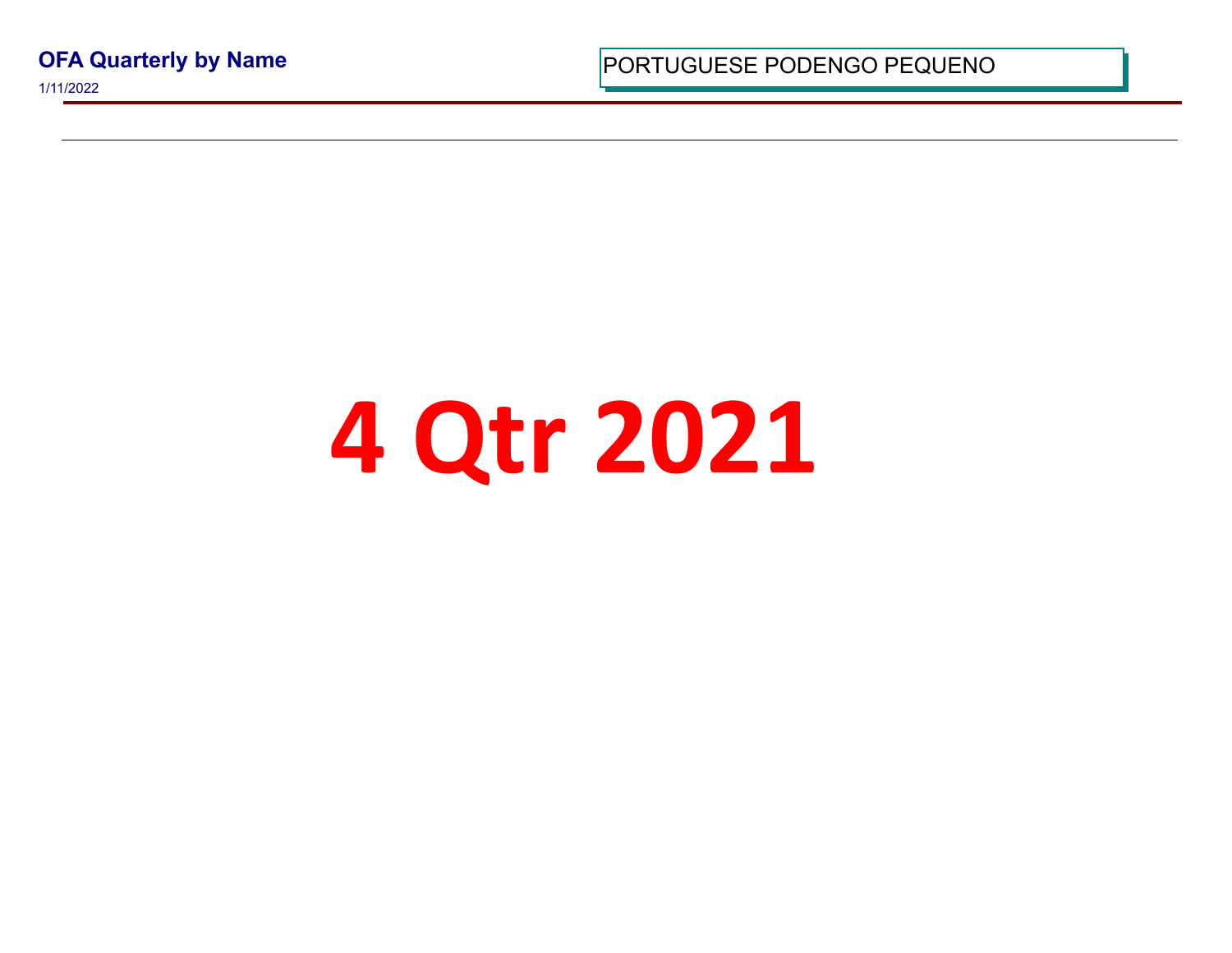1/11/2022